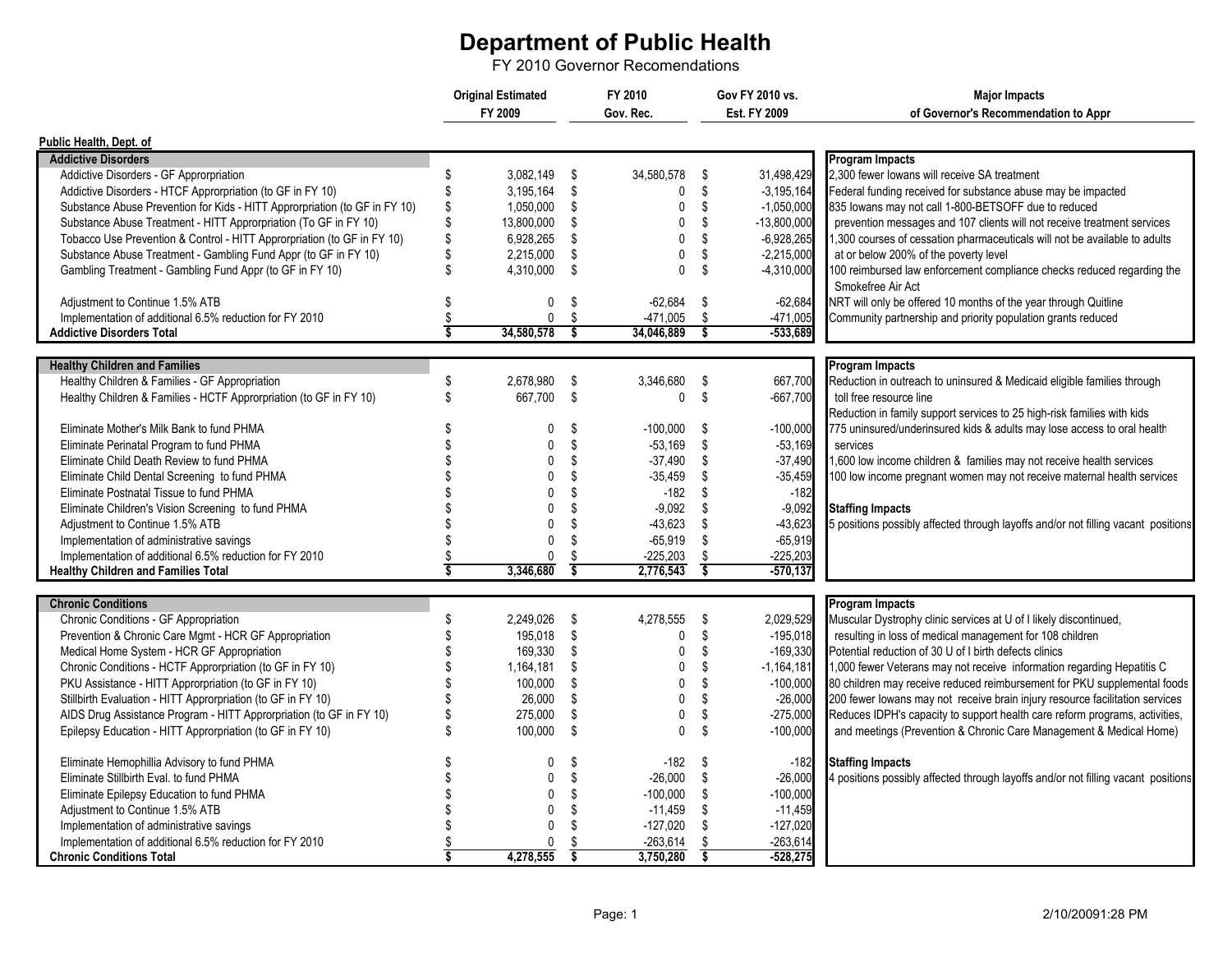## **Department of Public Health**

FY 2010 Governor Recomendations

|                                                                       | <b>Original Estimated</b> |              | FY 2010                       |              | Gov FY 2010 vs.               |                | <b>Major Impacts</b>                                                              |
|-----------------------------------------------------------------------|---------------------------|--------------|-------------------------------|--------------|-------------------------------|----------------|-----------------------------------------------------------------------------------|
|                                                                       | FY 2009                   |              | Gov. Rec.                     |              | Est. FY 2009                  |                | of Governor's Recommendation to Appr                                              |
|                                                                       |                           |              |                               |              |                               |                |                                                                                   |
| <b>Community Capacity</b>                                             |                           |              |                               |              |                               |                | <b>Program Impacts</b>                                                            |
| Community Capacity - GF Appropriation                                 | \$                        | 1,785,093    | - \$                          | 7,124,361    | -\$                           | 5,339,268      | Reduction in monitoring of health workforce/safety net contracts                  |
| Healty Communities Initiative - HCR GF Appropriation                  | $\mathfrak{L}$            | 906,539 \$   |                               | $\mathbf{0}$ | \$                            | $-906,539$     | Reduction of funds to local boards of health for community wellness grants        |
| Gov's Council on Physical Fitness - HCR GF Appropriation              |                           | $112,100$ \$ |                               | $\mathbf 0$  | \$                            | $-112,100$     | Reduces IDPH's capacity to support health care reform programs, activities,       |
| Iowa Health Information Tech System - HCR GF Appropriation            |                           | 194,919      | \$                            | $\mathbf{0}$ | \$                            | $-194,919$     | and meetings (Governor's Council on Physical Fitness, E-Health and                |
| Health Care Access - HCR GF Appropriation                             |                           | 178,228      | \$                            | $\mathbf 0$  | \$                            | $-178,228$     | <b>Health Care Access)</b>                                                        |
| Community Capacity - HCTF Appropriation                               | \$                        | 2,790,000    | \$                            | $\Omega$     | \$                            | $-2,790,000$   | Reduction of TA & consultation for local boards of health & PH agencies           |
| Local Public Health Services - HITT Appropriation                     | \$                        | 1,157,482 \$ |                               | $\mathbf{0}$ | -\$                           | $-1, 157, 482$ | Reduction of funds to local boards of health thus reducing the delivery of        |
|                                                                       |                           |              |                               |              |                               |                | public health services identified as priority health needs of the counties.       |
| Eliminate Child Vision Screening to fund PHMA                         | S                         | 0            | \$                            | $-93,500$    | \$                            | $-93,500$      | Reduces consultation/training provided to local environmental health officials    |
| Eliminate 3 Pilot Projects Iowa Collaborative Safety Net fo fund PHMA | \$                        | $\Omega$     | \$                            | $-300,000$   | \$                            | $-300,000$     | Reduces initiatives to increase access to health care for                         |
| Reallocation for funding of PHMA                                      | \$                        | $\mathbf{0}$ | \$                            | 955,074      | \$                            | 955,074        | uninsured/underinsured lowans (safety net)                                        |
| Adjustment to Continue 1.5%                                           |                           | 0            | \$                            | $-62,018$    | \$                            | $-62,018$      |                                                                                   |
|                                                                       |                           |              | \$                            |              |                               |                |                                                                                   |
| Implementation of administrative savings                              | \$.                       | $\mathbf{0}$ |                               | $-99,057$    | -\$                           | $-99,057$      | <b>Staffing Impacts</b>                                                           |
| Implementation of additional 6.5% reduction for FY 2010               | \$                        | 0            | \$<br>$\overline{\mathbf{s}}$ | -438,209     | \$<br>$\overline{\mathbf{s}}$ | -438,209       | 7 positions possibly affected through layoffs and/or not filling vacant positions |
| <b>Community Capacity Total</b>                                       |                           | 7,124,361    |                               | 7,086,651    |                               | $-37,710$      |                                                                                   |
|                                                                       |                           |              |                               |              |                               |                |                                                                                   |
| <b>Elderly Wellness</b>                                               |                           |              |                               |              |                               |                | <b>Program Impacts</b>                                                            |
| Elderly Wellness - GF Appropriation                                   | \$                        | 9,233,985 \$ |                               | 9,233,985    | \$                            |                | Reduction of local public health nursing visits to 1,800 lowans                   |
|                                                                       |                           |              |                               |              |                               |                | Reduction of 17,250 hours of home care aide/homemaker/chore services              |
| Adjustment to Continue 1.5%                                           | \$                        | 0            | \$                            | $-138,510$   | \$                            | $-138,510$     |                                                                                   |
| Implementation of additional 6.5% reduction for FY 2010               | \$                        | $\mathbf{0}$ | \$                            | $-591,206$   | \$                            | $-591,206$     |                                                                                   |
| <b>Elderly Wellness Total</b>                                         | Ś                         | 9,233,985    | $\overline{\mathsf{s}}$       | 8,504,269    | $\overline{\mathsf{s}}$       | $-729,716$     |                                                                                   |
|                                                                       |                           |              |                               |              |                               |                |                                                                                   |
| <b>Environmental Hazards</b>                                          |                           |              |                               |              |                               |                | <b>Program Impacts</b>                                                            |
| Environmental Hazards - GF Appropriation                              | \$                        | 748,024 \$   |                               | 1,113,182    | -\$                           | 365,158        | 5,000 fewer children tested for lead poisoning                                    |
| Childhood Lead - HITT Appropriation                                   | \$                        | 76,388       | \$                            | 0            | \$                            | $-76,388$      | 500 fewer lead poisoned children provided case management services                |
| Environmental Epidemiology - HITT Appropriation                       | $\mathfrak{S}$            | 288.770      | \$                            | $\mathbf{0}$ | -\$                           | $-288,770$     | Reduction in the amount of mosquito surveillance activities                       |
|                                                                       |                           |              |                               |              |                               |                |                                                                                   |
| Adjustment to Continue 1.5%                                           | \$                        | 0            | \$                            | $\mathbf 0$  | \$                            |                | <b>Staffing Impacts</b>                                                           |
| Implementation of administrative savings                              | \$                        | 0            | \$                            | $-15,067$    | \$                            | $-15,067$      | Assistant State Epidemiologist (Physician) position will remain unfilled,         |
| Implementation of additional 6.5% reduction for FY 2010               | \$                        | 0            | $\frac{\$}{\$}$               | $-46,913$    | \$                            | $-46,913$      | leaving only 1 physician to provide oversight.                                    |
| <b>Environmental Hazards Total</b>                                    | Ŝ                         | 1,113,182    |                               | 1,051,202    | $\overline{\mathsf{s}}$       | $-61,980$      |                                                                                   |
|                                                                       |                           |              |                               |              |                               |                |                                                                                   |
| <b>Infectious Diseases</b>                                            |                           |              |                               |              |                               |                | <b>Program Impacts</b>                                                            |
| Infectious Diseases - GF Appropriation                                | \$                        | 1,868,286 \$ |                               | 1,868,286    | -\$                           |                | Reduction in infectious disease and food borne outbreak response.                 |
|                                                                       |                           |              |                               |              |                               |                | technical assistance and consultation                                             |
| Implementation of administrative savings                              | \$.                       | 0            | -\$                           | $-37,631$ \$ |                               | $-37,631$      | 1,055 children may not receive the diphtheria, tetanus and Pertussis vaccine      |
| Implementation of additional 6.5% reduction for FY 2010               | \$                        | 0            | - \$                          | $-117.171$   | \$                            | $-117,171$     | 570 fewer persons tested for Hepatitis C                                          |
| <b>Infectious Diseases Total</b>                                      | S.                        | 1,868,286 \$ |                               | 1,713,484 \$ |                               | $-154,802$     | 4,500 persons may not be treated for Chlamydia or Gonorrhea                       |
|                                                                       |                           |              |                               |              |                               |                | 220 may not be tested for Chamydia or Gonorrhea                                   |
|                                                                       |                           |              |                               |              |                               |                | 360 Tuberculosis infected patients will not be treated                            |
|                                                                       |                           |              |                               |              |                               |                |                                                                                   |
|                                                                       |                           |              |                               |              |                               |                | <b>Staffing Impacts</b>                                                           |
|                                                                       |                           |              |                               |              |                               |                | See Environmental Hazards Staffing Impacts also                                   |
|                                                                       |                           |              |                               |              |                               |                | 1 position possibly affected through layoffs and/or not filling vacant positions  |